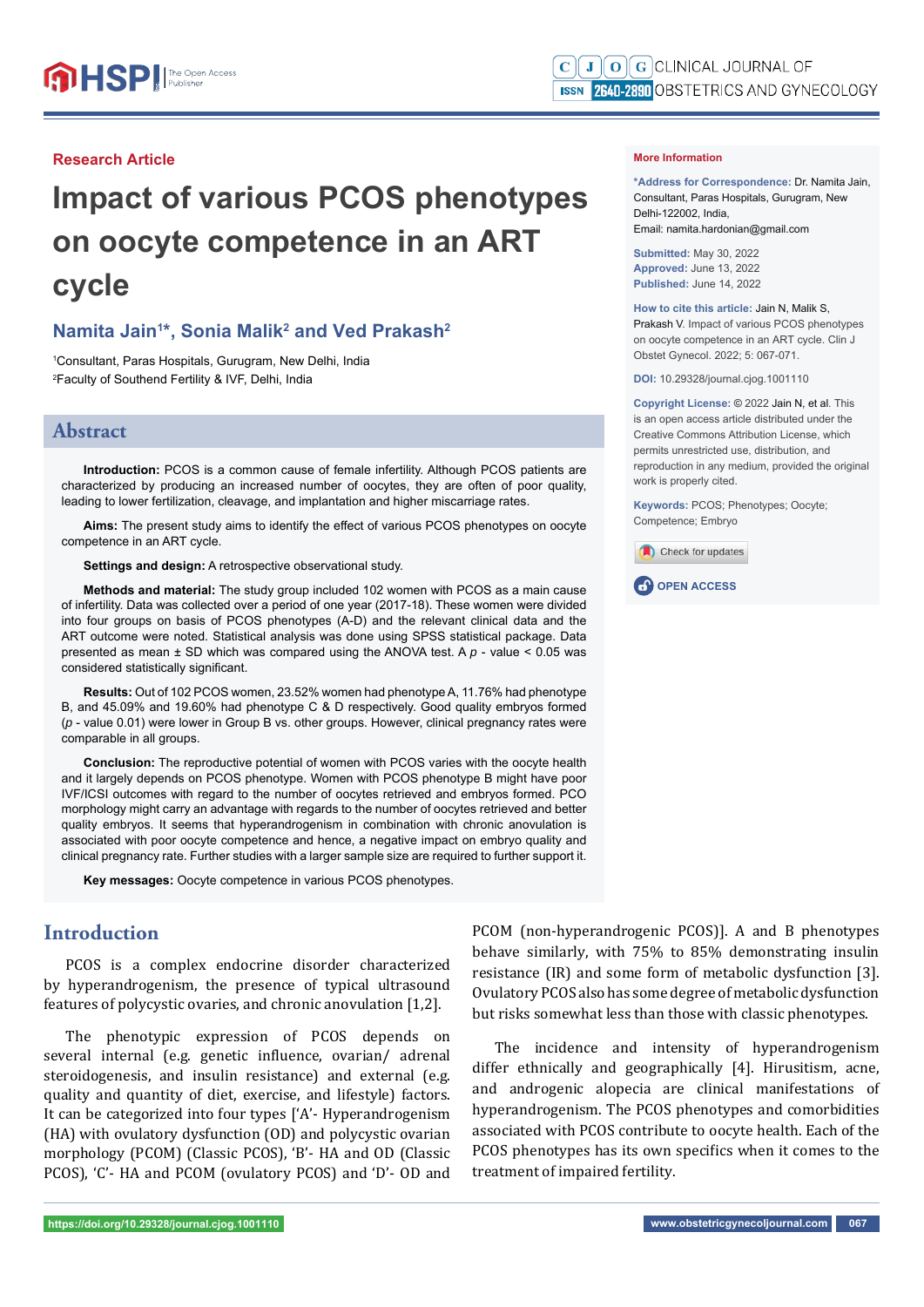The role of androgens in folliculogenesis is still unclear and there are conflicting results from studies dealing with this problem. Impaired oocyte maturation and embryonic developmental competence in PCOS women are linked with abnormal endocrine/paracrine factors, metabolic dysfunction, and alterations in the intrafollicular microenvironment during folliculogenesis and follicle maturation [5]. Our study has been conducted with an aim to see the effect of various PCOS phenotypes on oocyte competence and hence its effect on embryo quality and clinical pregnancy rates.

## **Materials and methods**

This prospective observational study was conducted at our center. The ethics committee of the Indian fertility society approved the study protocol.

### **Inclusion criteria**

All women under 40 years of age presenting with PCOS as one of the causes of infertility who underwent IVF/ ICSI with day 3 FSH < 12 IU/L and estradiol < 50 pg/ml with normal uterine cavity and prolactin and thyroid functions before stimulation with no current/ past diseases affecting the administration of gonadotropins were enrolled in the study group.

### **Exclusion criteria**

Women presenting with infertility with age > 40 years, poor ovarian response (FSH > 12 IU/L)/ ovarian failure, and those with other causes of infertility including severe endometriosis, hydrosalpinx, uterine factor, severe male factor (oligo-tetra to-asthenozoospermia) or with endocrine disease or systemic illness were excluded from the study group.

According to the Rotterdam criteria, we accepted the presence of two of the three following characteristics for inclusion in the study: 1) oligo-ovulation/anovulation (cycle length  $> 35$  days); 2) clinical findings of clinical (presence of hirsutism evaluated by a Ferriman-Gallwey score > 8, severe acne and alopecia) or biochemical hyperandrogenism; and 3) polycystic ovaries on trans-vaginal ultrasonography (PCOM was defined as the presence of 12 or more ovarian cysts with 2 - 10 mm diameter per ovary and/or ovarian volume  $\geq 10$ cm<sup>3</sup>) [after excluding other aetiologies]. Only patients with mild/moderate male factor and/or tubal factor infertility were included.

Data was collected for a period of one year (May 2017- 2018). Following clinical data were recorded: age, duration of infertility, type of infertility, cause of infertility, body mass index, PCOS phenotype [hyperandrogenism (any recorded history of hirsutism or acne and testosterone levels), antral follicle count and menstrual irregularity], and cycle number. Baseline pelvic ultrasound findings, basal serum estradiol (E2), follicle-stimulating hormone (FSH), luteinizing hormone (LH), and anti-mullerian hormone (AMH) levels on a menstrual day 2 or 3, peak serum E2 level and endometrial thickness on the day of trigger administration was recorded.

Based on the physician's discretion, one of the three protocols, antagonist protocol, stop protocol (antagonist was added once the dominant follicle or endometrial thickness >6mm was noted) or AACEP (agonist-antagonist conversion protocol with estrogen priming) protocol [Described by Sher for poor responders] was chosen for ovarian stimulation.

The total number of gonadotropin units used, the number of days of stimulation, trigger used [hCG (human choriogonadotropin) or GnRH agonist], no. of transferred embryos (Day 3/5 transfer, fresh/frozen embryo transfer), the numbers of retrieved oocytes, matured oocytes, fertilized embryos, quality of embryos formed (A being the best and C being the worst), freeze-all embryos cases, embryos transferred into the uterine cavity via transvaginal ultrasonography 3 - 5 days after oocyte retrieval and development of ovarian hyperstimulation syndrome was also noted. Pregnancy result 16 days after embryo transfer was noted through a test of the serum levels of the β-hCG and transvaginal ultrasonography in women with a positive pregnancy test to determine the location of the pregnancy.

Cycle outcomes like implantation (intrauterine gestational sacs divided by a number of transferred embryos) and clinical pregnancy rate (presence of gestational sac by transvaginal ultrasonography) were also recorded.

The study group was divided into four subgroups depending on the various PCOS phenotypes (A-D) described above. The outcome among the four sub-groups was compared in terms of the requirement of gonadotropins, oocyte competence, and clinical pregnancy rates.

All the data recorded was entered into the computer using Microsoft Excel. All analyses were performed using SPSS statistical package. Each variable was presented as the mean ± SD. The mean value of the four groups was compared using the ANOVA test. A  $p < 0.05$  was considered statistically significant.

## **Results**

In total 102 women were enrolled in the study. Table 1

| Table 1: Study population baseline characteristics.         |                       |  |  |
|-------------------------------------------------------------|-----------------------|--|--|
| Women's age in years (Mean $\pm$ S.D)                       | $31.48 \pm 3.93$      |  |  |
| Duration of infertility in years (Mean $\pm$ S.D)           | $6.26 \pm 3.007$      |  |  |
| Type of infertility                                         |                       |  |  |
| -Primary                                                    | $77.45\%$ (n = 79)    |  |  |
| -Secondary                                                  | $22.54\%$ (n = 23)    |  |  |
| BMI (kg/m <sup>2</sup> )                                    | $26.72 \pm 3.82$      |  |  |
| Basal FSH (IU/I) (mean ± SD)                                | $5.74 \pm 1.75$       |  |  |
| Basal LH (IU/I) (mean ± SD)                                 | $6.95 \pm 3.99$       |  |  |
| Basal Estradiol (pg/ml) (mean ± SD)                         | $43.46 \pm 22.808$    |  |  |
| Basal Progesterone (ng/ml) (mean ± SD)                      | $0.486 \pm 0.52$      |  |  |
| Peak Estradiol on day of trigger (pg/ml) (mean ± SD)        | $3565.92 \pm 2697.86$ |  |  |
| Peak LH on day of trigger (IU/I) (mean $\pm$ SD)            | $1.07 \pm 0.64$       |  |  |
| Peak progesterone on day of trigger (ng/ml) (mean $\pm$ SD) | $1.61 \pm 1.55$       |  |  |
| AMH (ng/ml) (mean $\pm$ SD)                                 | $7.04 \pm 3.9$        |  |  |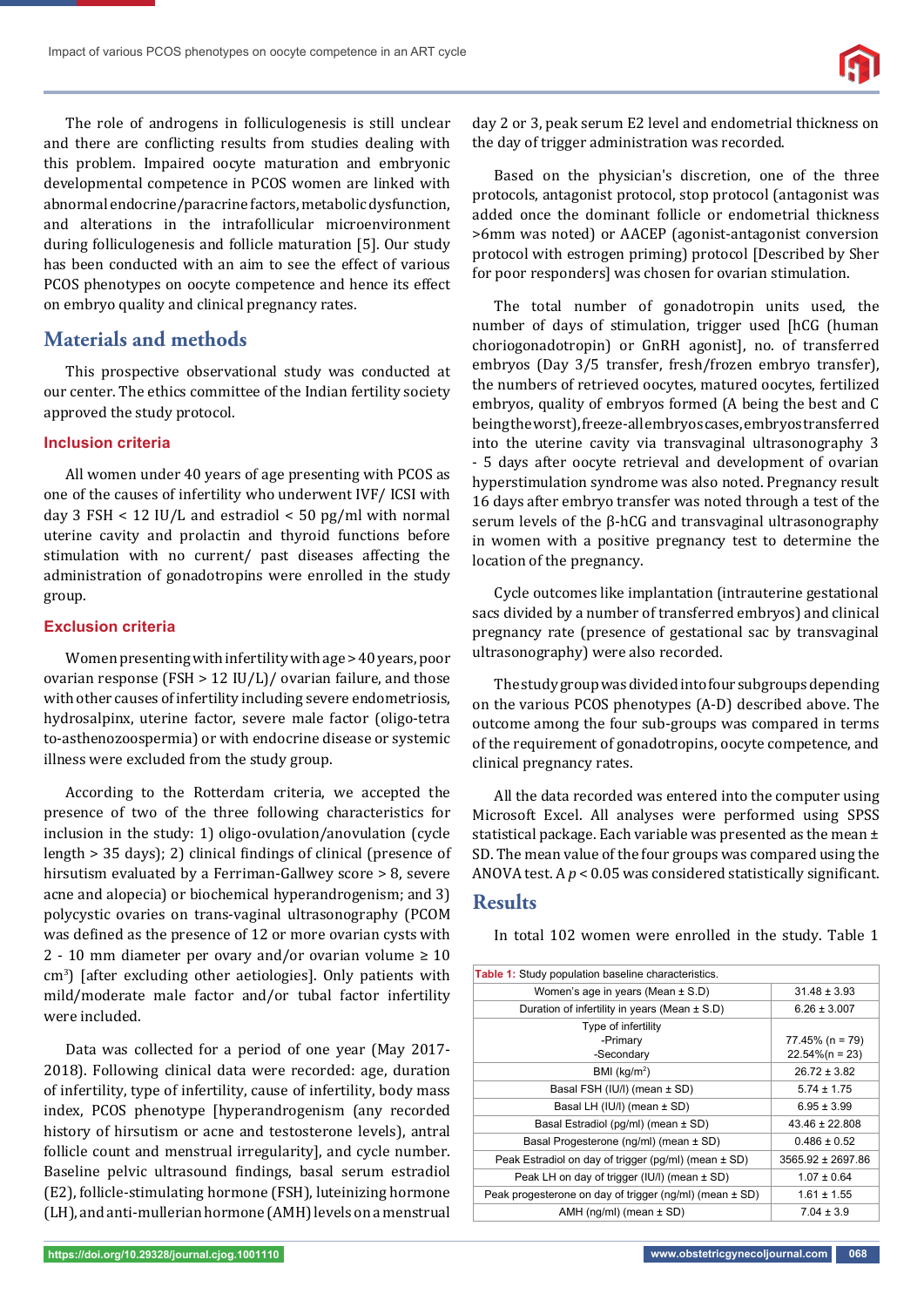

shows the study population characteristics in general. Table 2 shows that most of the women 73.52% of the women underwent controlled ovarian stimulation by antagonist protocol and decapeptidyl as a trigger in 68.62% of the women to prevent OHSS. Freeze all policy was used in 58.82% while fresh transfer in 41.17% of women. Table 3 demonstrates the IVF/ICSI outcomes among the various PCOS phenotypes. The number of gonadotropin ampules and the number of days required for stimulation were not significantly different among the four groups. It also shows the lesser number of oocyte retrieval in women (*p -* value > 0.05) and a lesser number of embryos formed with phenotype B (*p -* value < 0.05) versus other phenotypes. But it did not result in a lower clinical pregnancy rate.

## **Discussion**

PCOS is a multifaceted and heterogeneous metabolic and endocrine disorder. The ovarian stimulation in these patients can be cumbersome because of a narrowed therapeutic dose-response window, and also clinical outcomes may vary due to divergent phenotype-dependent hormone profiles and variable progesterone resistance [5]. In the present study, we studied the IVF/ICSI outcome in PCOS women and further sub-divided the study group into four on the basis of PCOS phenotypes. PCOS is characterized by clustering of hyperandrogenism, hyperinsulinemia, hypersecretion of LH, metabolic dysfunction, and menstrual irregularity. PCOS

| Table 2: Demonstrates the treatment and the ART outcome in the study group<br>overall.       |                                                                              |  |  |  |
|----------------------------------------------------------------------------------------------|------------------------------------------------------------------------------|--|--|--|
| Protocol used<br>Antagonist protocol<br>Stop protocol<br>-<br>AACEP protocol<br>Trigger used | $60.78\%$ (n = 62)<br>$20.59\%$ (n = 21)<br>$18.63\%$ (n = 19)               |  |  |  |
| Ovitrelle<br>Decapeptidyl                                                                    | $31.37\%$ (n = 32)<br>68.62% (n = 70)                                        |  |  |  |
| IVF<br><b>ICSI</b>                                                                           | $60.78\%$ (n = 62)<br>$39.22\%$ (n = 40)                                     |  |  |  |
| Freeze all embryos (No fresh transfer)<br>$[58.82\% (n = 60)]$                               | Day 3<br>Day 5                                                               |  |  |  |
| Fresh Transfer $[41.17% (n = 42)]$                                                           | Day $3 = 20$ cases $(47.61\%)$<br>Day $5 = 22$ cases (52.38%)                |  |  |  |
| OHSS                                                                                         | Mild- 7.84% ( $n = 8$ )<br>$Mod - 2.9\%$ (n = 3)<br>Severe- $0.98\%$ (n = 1) |  |  |  |
| Fertilization rate                                                                           | 91.45% (535/585)                                                             |  |  |  |
| Clinical Pregnancy rate                                                                      | 61.76% (63/102)                                                              |  |  |  |

**Table 3:** Demonstrates the ART outcome with respect to PCOS phenotypes.

spectrum is different among the four phenotypes (A-D). PCOS women are known to produce a higher number of oocytes versus women without PCOS but the quality has been shown to be poor leading to poor fertilization and clinical pregnancy rates due to abnormal endocrine factors and metabolic dysfunction operating at the follicular level [6]. So in our study, we aimed to study the impact of various PCOS phenotypes on oocyte competence and its impact on the clinical pregnancy outcome.

In a study by De Vos M, et al. [5], after conventional ovarian stimulation using a gonadotrophin-releasing hormone antagonist protocol, the median number of oocytes retrieved ranged between 11 and 13.5 and did not differ significantly among the studied groups. Live birth rate (LBR) after fresh embryo transfer and CLBR after transfer of all fresh and vitrified embryos were significantly lower in women with hyperandrogenic PCOS phenotypes A (LBR 16.7%, CLBR 25.8%) and C (LBR 18.5%, CLBR 27.8%) compared with women with normoandrogenic PCOS phenotype D (LBR 33.7%, CLBR 48%) and controls with a polycystic ovarian morphology (LBR 37.1%, CLBR 53.3%). Multivariate regression analysis indicated that PCOS phenotype was an independent predictor for CLBR. The authors concluded that hyperandrogenic PCOS phenotypes confer significantly lower CLBR compared with their normoandrogenic counterparts.

In our study, the number of the oocytes retrieved was lower in women with phenotype B in comparison to other phenotypes, but it was not statistically significant. This could be explained by the negative effect of hyperandrogenism and the absence of PCO morphology in phenotype, which suggests better chances of stimulation in women with higher antral follicle count. Due to the limitation of the sample size and due to lack of comparability between the groups, the difference was not found to be significant. However, a larger sample size and better study design could have resulted in a statistically significant difference. The number of the embryos formed was also found to be significantly lower in phenotype B. Grade A embryos formed were lower in women with phenotype B, but it did not reach statistical significance which could be explained by the limited sample size. However, the poor outcome with regards to clinical pregnancy rates (CPR) was not found with phenotype B. CPR was found to be comparable in all the sub-groups.

| <b>Table 3:</b> Demonstrates the ART outcome with respect to PCOS phenotypes. |                                            |                                            |                                            |                                            |             |  |  |
|-------------------------------------------------------------------------------|--------------------------------------------|--------------------------------------------|--------------------------------------------|--------------------------------------------|-------------|--|--|
| <b>IVF/ICSI outcomes</b>                                                      | <b>Phenotype A</b><br>$(n = 24)$<br>23.52% | <b>Phenotype B</b><br>$(n = 12)$<br>11.76% | <b>Phenotype C</b><br>$(n = 46)$<br>45.09% | <b>Phenotype D</b><br>$(n = 20)$<br>19.60% | $P$ - value |  |  |
| Gonadotropin dose                                                             | $3120 \pm 111.52$                          | 3567.85 ± 1242.87                          | $3114.42 \pm 730.99$                       | 3569.44 ± 1029.16                          | 0.07        |  |  |
| Days of stimulation                                                           | $10.81 \pm 1.88$                           | $11 \pm 2.38$                              | $11.03 \pm 1.75$                           | $10.88 \pm 1.26$                           | 0.96        |  |  |
| No. of oocytes retrieved                                                      | $14.81 \pm 8.81$                           | $9.14 \pm 4.05$                            | $14.46 \pm 6.24$                           | $13.11 \pm 4.07$                           | 0.06        |  |  |
| No. of MII oocytes retrieved                                                  | $12 \pm 6.89$                              | $7.57 \pm 3.25$                            | $11.34 \pm 5.99$                           | $9.88 \pm 3.55$                            | 0.12        |  |  |
| No. of embryos                                                                | $11.90 \pm 5.41$                           | $6.42 \pm 1.51$                            | $10.5 \pm 5.05$                            | $9.55 \pm 3.77$                            | 0.01        |  |  |
| Grade A embryos                                                               | $7.36 \pm 3.74$                            | $4.14 \pm 1.95$                            | $5.57 \pm 3.81$                            | $6.22 \pm 3.59$                            | 0.07        |  |  |
| Grade B embryos                                                               | $3 \pm 2.02$                               | $1.28 \pm 1.60$                            | $2.38 \pm 1.89$                            | $1.88 \pm 1.69$                            | 0.05        |  |  |
| Grade C embryos                                                               | $1.54 \pm 2.16$                            | $1.0 \pm 1.0$                              | $2.42 \pm 3.63$                            | $1.44 \pm 1.87$                            | 0.30        |  |  |
| Clinical pregnancy rate                                                       | 16(66.67%)                                 | 8(66.67%)                                  | 26(56.52%)                                 | 12(60%)                                    | 0.83        |  |  |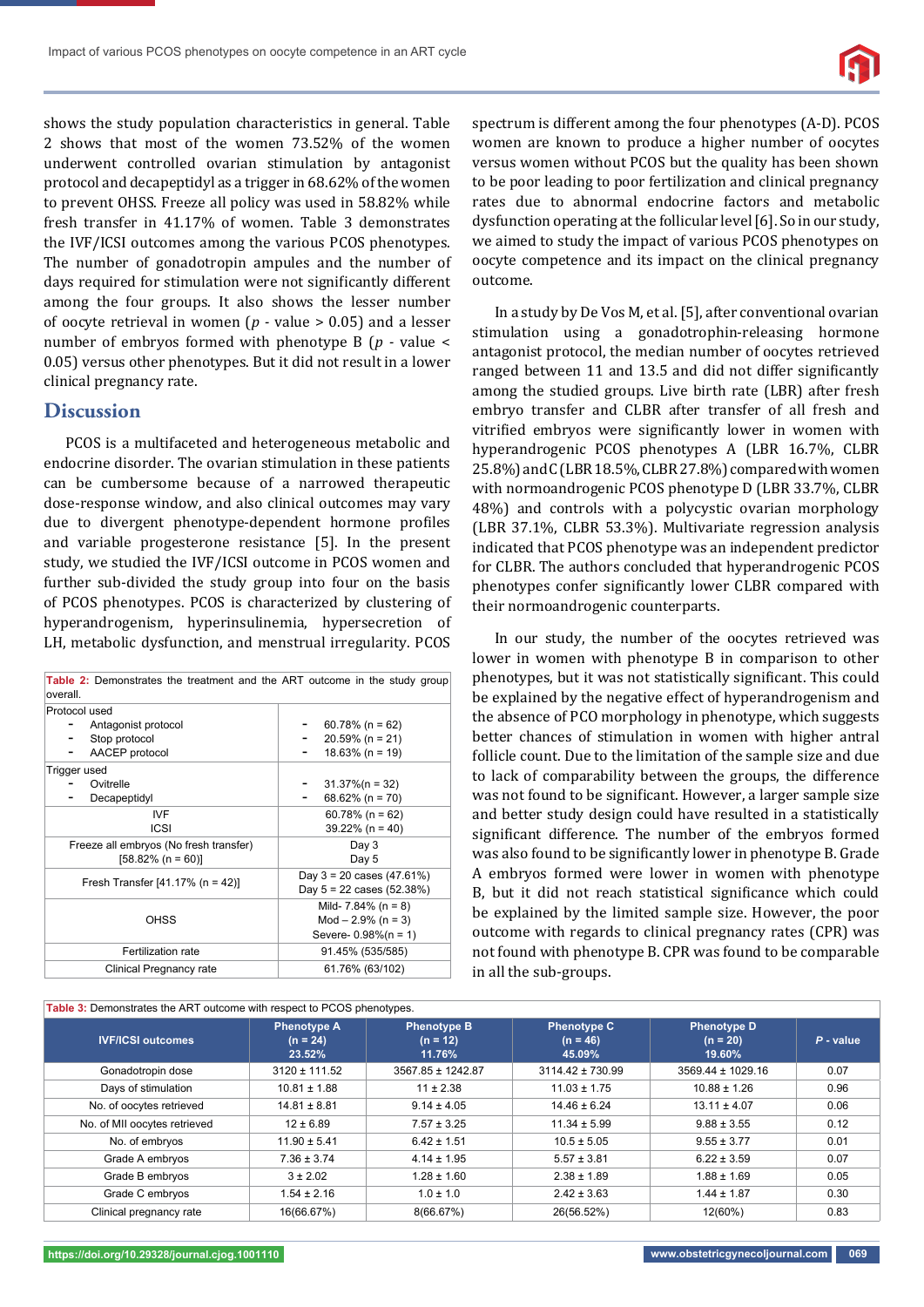Androgens have been suggested to have a modulating effect on FSH activity in developing granulosa cells, and studies on PCOS have shown that androgens have a positive and negative effect on folliculogenesis [7]. Despite the changing effects of androgens and PCO morphology among groups, the endpoint is similar in terms of biochemical, clinical, and ongoing pregnancy rates.

In a study conducted in Iran by Ramezanali, et al. [8], PCOS patients were categorized into four phenotype groups according to the Rotterdam criteria: (i) phenotype A (43.5%) (ii) phenotype B  $(26.6\%)$  (iii) phenotype C  $(21.5\%)$  and (iv) phenotype D (8.2%). This study evaluated 386 PCOS women. There were no statistically significant differences among PCOS phenotypes groups in terms of stimulation duration, the total number of retrieved and metaphase II (MII) oocytes, the number, and quality of the transferred embryos, and endometrial thickness on the embryo transfer day. Clinical pregnancy rate (CPR) in the phenotype D group (53.3%) was higher than in other groups (32.5%, 26.4%, and 36.8%, respectively, in phenotypes A, B, and C), but not to a significant level. This suggested that a combination of hyperandrogenism and chronic anovulation is associated with a negative impact on the CPR in these patients.

In a study by Kar [9] in the Indian population, Phenotype A is the most common phenotype encountered i.e. in 65.6% followed by phenotype D at 22.2%, phenotype B at 11.2%, and phenotype C at only 0.9%. Therefore, the prevalence and severity of the various PCOS phenotypes vary in our population depending on various factors this study was conducted at a private center that caters to populations belonging to higher socioeconomic status and so the outcome of IVF/ICSI needs to be evaluated. This explains the difference in the prevalence of PCOS phenotypes.

A recently published study on the effect of PCO morphology on oocyte quality in intracytoplasmic sperm injection cycles compared with a control group showed neither positive nor negative effects and the MII oocyte number was found to be higher in the group with PCO morphology, whereas the ratio of MII oocyte was similar, the number of top-quality embryos was comparable between groups but the implantation and clinical pregnancy rates were found significantly higher in the PCO morphology group [10].

The effect of basal testosterone levels in IVF cycles of patients without PCOS was evaluated in a study by Sun, et al. [11], the authors concluded that although basal testosterone did not predict pregnancy outcomes, it was associated with the large follicles on the day of trigger, FSH dosage, and also that lower levels of basal testosterone might be related with poor ovarian response [11]. The difference in the results could be explained by the study design and the small sample size of our study. PCOS women had different responses to stimulation in a wide range, and to the best of my knowledge, different phenotypes were not assessed separately.

## **Conclusion**

Women with hyperandrogenemia in absence of PCO morphology have poor IVF/ICSI outcomes with regard to the number of oocytes retrieved and embryos formed. PCO morphology might carry an advantage with regards to the number of oocytes retrieved and better quality embryos. This implies the need for appropriate counseling and tailored approaches when treating PCOS women with hyperandrogenism who need ART. Further studies with a larger sample size are required to further support/refute the results.

## **References**

- 1. Choi MH, Lee SH, Kim HO, Cha SH, Kim JY, Yang KM, Song IO, Koong MK, Kang IS, Park CW. Comparison of assisted reproductive technology outcomes in infertile women with polycystic ovary syndrome: In vitro maturation, GnRH agonist, and GnRH antagonist cycles. Clin Exp Reprod Med. 2012 Dec;39(4):166-71. doi: 10.5653/ cerm.2012.39.4.166. Epub 2012 Dec 31. PMID: 23346527; PMCID: PMC3548075.
- 2. Rotterdam ESHRE/ASRM-Sponsored PCOS Consensus Workshop Group. Revised 2003 consensus on diagnostic criteria and longterm health risks related to polycystic ovary syndrome. Fertil Steril. 2004 Jan;81(1):19-25. doi: 10.1016/j.fertnstert.2003.10.004. PMID: 14711538.
- 3. Azziz R. Determinants of the polycystic ovarian syndrome. Fertil Steril. 2016; 106:0015-0282.
- 4. Lizneva D, Kirubakaran R, Mykhalchenko K, Suturina L, Chernukha G, Diamond MP, Azziz R. Phenotypes and body mass in women with polycystic ovary syndrome identified in referral versus unselected populations: systematic review and meta-analysis. Fertil Steril. 2016 Nov;106(6):1510-1520.e2. doi: 10.1016/j.fertnstert.2016.07.1121. Epub 2016 Aug 13. PMID: 27530062.
- 5. De Vos M, Pareyn S, Drakopoulos P, Raimundo JM, Anckaert E, Santos-Ribeiro S, Polyzos NP, Tournaye H, Blockeel C. Cumulative live birth rates after IVF in patients with polycystic ovaries: phenotype matters. Reprod Biomed Online. 2018 Aug;37(2):163-171. doi: 10.1016/j.rbmo.2018.05.003. Epub 2018 May 7. PMID: 29778554.
- 6. Fisch JD, Keskintepe L, Sher G. Gonadotropin-releasing hormone agonist/antagonist conversion with estrogen priming in low responders with prior in vitro fertilization failure. Fertil Steril. 2008 Feb;89(2):342- 7. doi: 10.1016/j.fertnstert.2007.03.004. Epub 2007 Jun 11. PMID: 17562336.
- 7. Gleicher N, Weghofer A, Barad DH. The role of androgens in follicle maturation and ovulation induction: friend or foe of infertility treatment? Reprod Biol Endocrinol. 2011 Aug 17;9:116. doi: 10.1186/1477-7827- 9-116. PMID: 21849061; PMCID: PMC3170254.
- 8. Ramezanali F, Ashrafi M, Hemat M, Arabipoor A, Jalali S, Moini A. Assisted reproductive outcomes in women with different polycystic ovary syndrome phenotypes: the predictive value of anti-Müllerian hormone. Reprod Biomed Online. 2016 May;32(5):503-12. doi: 10.1016/j.rbmo.2016.01.010. Epub 2016 Feb 2. PMID: 26968928.
- 9. Kar S. Anthropometric, clinical, and metabolic comparisons of the four Rotterdam PCOS phenotypes: A prospective study of PCOS women. J Hum Reprod Sci. 2013 Jul;6(3):194-200. doi: 10.4103/0974- 1208.121422. PMID: 24347934; PMCID: PMC3853876.
- 10. Sigala J, Sifer C, Dewailly D, Robin G, Bruyneel A, Ramdane N, Lefebvre-Khalil V, Mitchell V, Decanter C. Is polycystic ovarian morphology related to a poor oocyte quality after controlled ovarian hyperstimulation for intracytoplasmic sperm injection? Results from